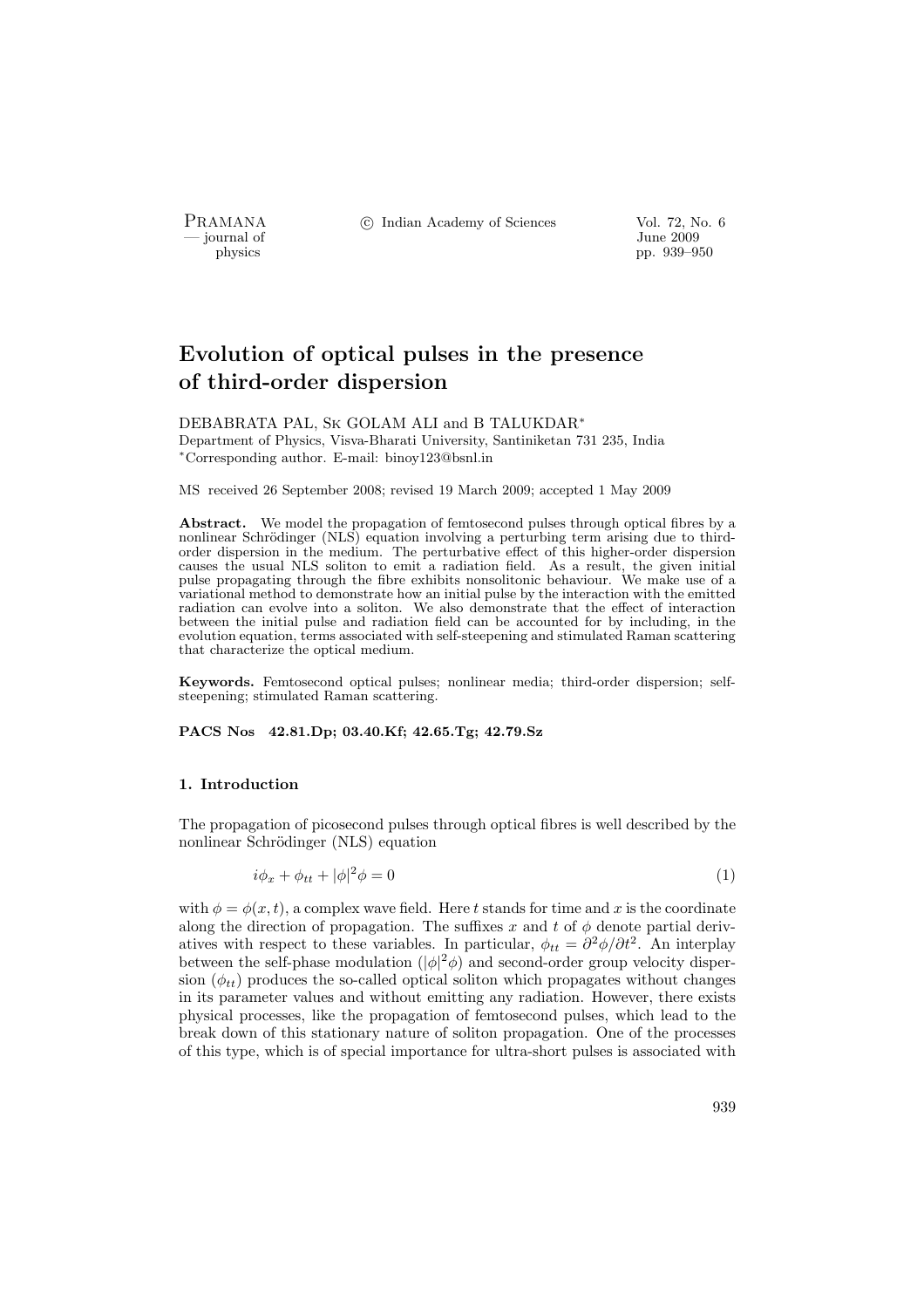the third-order dispersion [1]. In this case the evolution for pulse propagation is given by

$$
i\phi_x + \phi_{tt} + |\phi|^2 \phi = i\beta \phi_{ttt}.
$$
\n(2)

Numerical simulations have shown that solitonic pulses propagating in the presence of third-order dispersion experience corruption [2]. This appears to be the main reason to have in the literature a detailed theoretical study [3] for solving (2). The third-order dispersion in (2) perturbs the soliton of (1). The parameter  $\beta$  is a measure of this perturbation. The main theoretical method for studying the perturbed soliton dynamics is the so-called 'associated' field formalism based on results from the inverse scattering theory [2]. In the presence of perturbation, the NLS soliton generates a radiation field. As a result, the conserved quantities (infinitely many) associated with the unperturbed equation exhibit spatial variation. This basic assumption is exploited to investigate the soliton dynamics of (2). Our objective in this work is to examine how the interaction between the generated dispersive radiation and initial pulse might produce a stable soliton for certain parameter values characterizing the evolution of the former.

We note that eq. (2) is not physically complete. In addition to the third-order dispersive term we need to consider the effects of self-steepening (SS) and selffrequency shift arising from stimulated Raman scattering (SRS). When these effects are taken into consideration, eq. (2) modifies to

$$
i\phi_x + \phi_{tt} + |\phi|^2 \phi = i\beta \phi_{ttt} + ic_1(|\phi|^2 \phi)_t + ic_2 \phi(|\phi|^2)_t,
$$
\n(3)

where the second term in the right-hand side accounts for self-steepening while the third term is associated with the effect of Raman scattering. Here  $c_1$  and  $c_2$  are real parameters related to SS and SRS respectively. It is interesting to note that while (2) is nonintegrable, a coupled amplitude-phase formulation [4] can be used to solve (3) analytically. More significantly, this formulation has been adapted by Li et al  $[5]$  to obtain new types of solitary wave solutions for higher-order nonlinear Schrödinger equation.

For femtosecond pulses the effect of third-order dispersion is significant if the group velocity dispersion is close to zero. Otherwise  $\phi_{ttt}$  can be neglected from the evolution equation in (3). In the latter case the effects of SS and SRS, however, remain dominant and one needs to retain only the second and third terms in the right side of  $(3)$ . In the recent past, Vyas et al  $[6]$  found exact solutions for the nonlinear Schrödinger equation in the presence of self-steepening and frequency shift induced by SRS. Admittedly, the known expressions in refs [4,6] provide a basis to make some useful checks on the results obtained by considering the interaction between the dispersive radiation and initial pulse because these expressions are expected to give exact results for soliton profiles. As an added realism we shall, therefore, compare our results as obtained from (2) by considering the interaction between the initial pulse and emitted radiation field with those computed from (3) for cases where (i) all three terms on the right side are present and (ii) only the third-order term is absent. A purely numerical routine, namely, the Crank– Nicholson method [7] can be employed to obtain numbers for profile values as accurate as those given by the analytic expressions of Palacios et al and Vyas et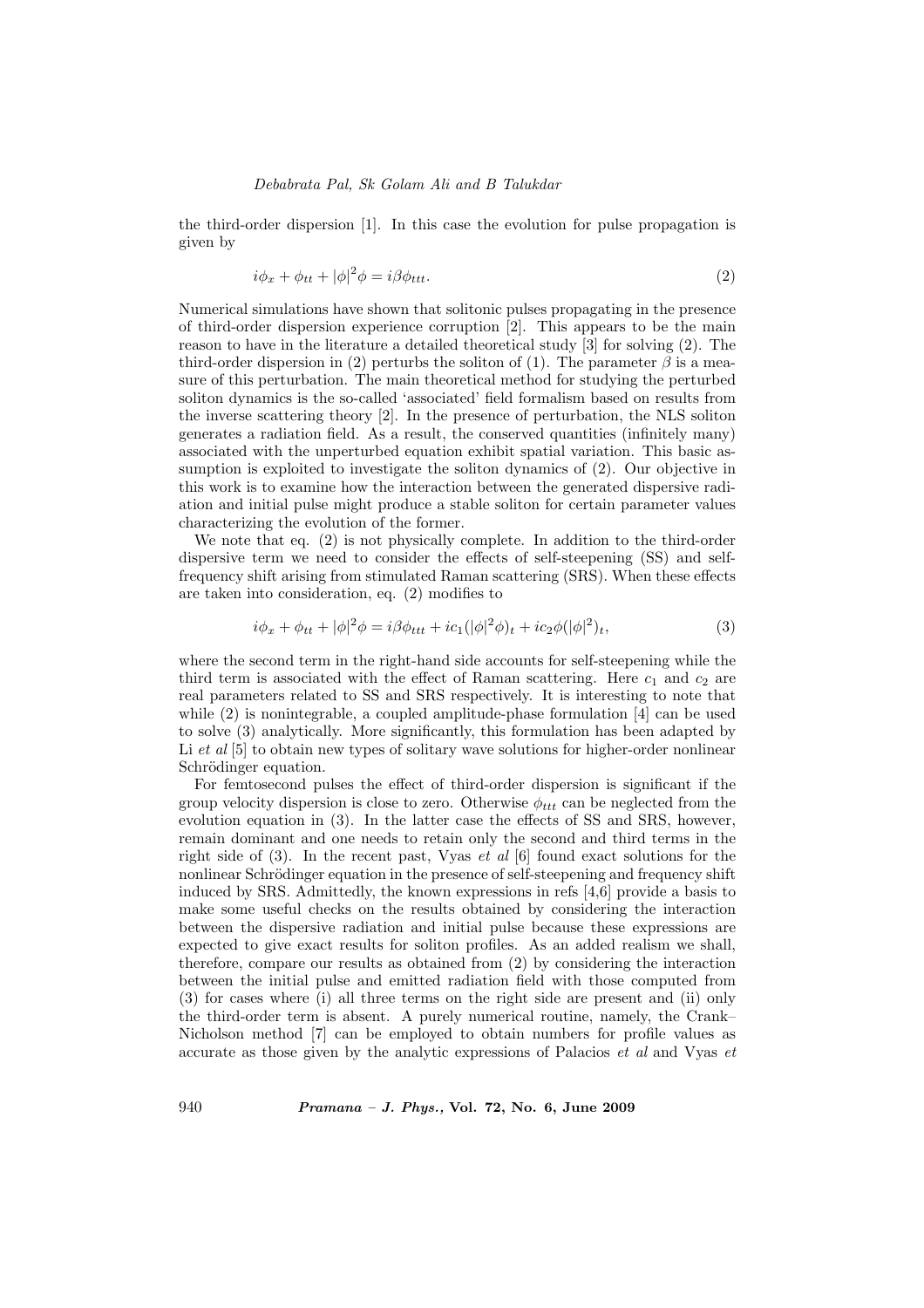al. Thus, it appears rather flexible to numerically simulate the influence of SS and SRS on the pulse propagation.

In §2 we convert (2) into a variational problem and find an expression for the associated Lagrangian density which in conjunction with a suitably chosen trial function defines a reduced variational problem [8]. The reduced variational problem thus obtained via Ritz optimization procedure [9] helps us to construct coupled differential equations for the parameters of the trial function. In §3 we study how, for (2), initial pulses evolve into solitons. For equations of the parameters there is a fixed point at which initial pulses always form solitons. As one goes away from the fixed point, the initial pulses propagate as solitary waves and subsequently decay. We find that if the effect of radiation loss of the perturbed NLS soliton is included in formulating the variational problem, the initial pulses will evolve into solitons even if we move away from the fixed point. We then compare the results of the third-order NLS equation so obtained with those of the generalized higherorder equation in (3). We separately consider cases where all three higher-order terms are present [4] and where only the dispersive effect due to  $\phi_{ttt}$  is absent [6]. The comparison made by us reveals that while the third-order dispersion tends to destabilize the initial pulse by inducing nonsolitonic behaviour, the self-steepening and self-frequency shift due to stimulated Raman scattering do the opposite such that the initial pulse could propagate as a soliton. In the absence of third-order dispersion, the nonsolitonic behaviour disappears. In this case the effects of SS and SRS manifest themselves in producing a more energetic soliton than that found from the NLS equation in (1). In §4 we make some concluding remarks.

## 2. Variational formulation of (2)

The initial boundary value problem of third-order NLS equation can be obtained from the action principle

$$
\delta \int \int \mathcal{L} \left( \phi, \phi^*, \phi_t, \phi_t^*, \phi_{2t}, \phi_{2t}^*, \phi_x, \phi_x^* \right) dx dt = 0 \tag{4}
$$

with the Lagrangian density given by

$$
\mathcal{L} = \frac{i}{2} \left( \phi \phi_x^* - \phi^* \phi_x \right) - \frac{1}{2} \phi^2 {\phi^*}^2 + \phi_t \phi_t^* + \frac{i\beta}{2} \left( \phi_t \phi_{2t}^* - \phi_t^* \phi_{2t} \right). \tag{5}
$$

To study the effect of dispersive radiation associated with the term  $\phi_{ttt}$  on the soliton solution of (1) we note that for the NLS equation there exists a well-defined spectral problem [10] such that one can write a closed form analytical solution of it in terms of 'sech' functions. As opposed to this, the third-order equation (2) is nonintegrable and cannot be solved analytically. Nevertheless, we assume the solution of  $(2)$  to have the same analytic form as that of  $(1)$  but with spacedependent soliton parameters. We thus introduce a function

$$
\phi(x,t) = \left[\eta(x)\,\text{sech}\,\left(\frac{t-y(x)}{a(x)}\right) + ig(x)\right] \,\exp\,i\left[V(x)(t-y(x)) + \sigma(x)\right]
$$
\n(6)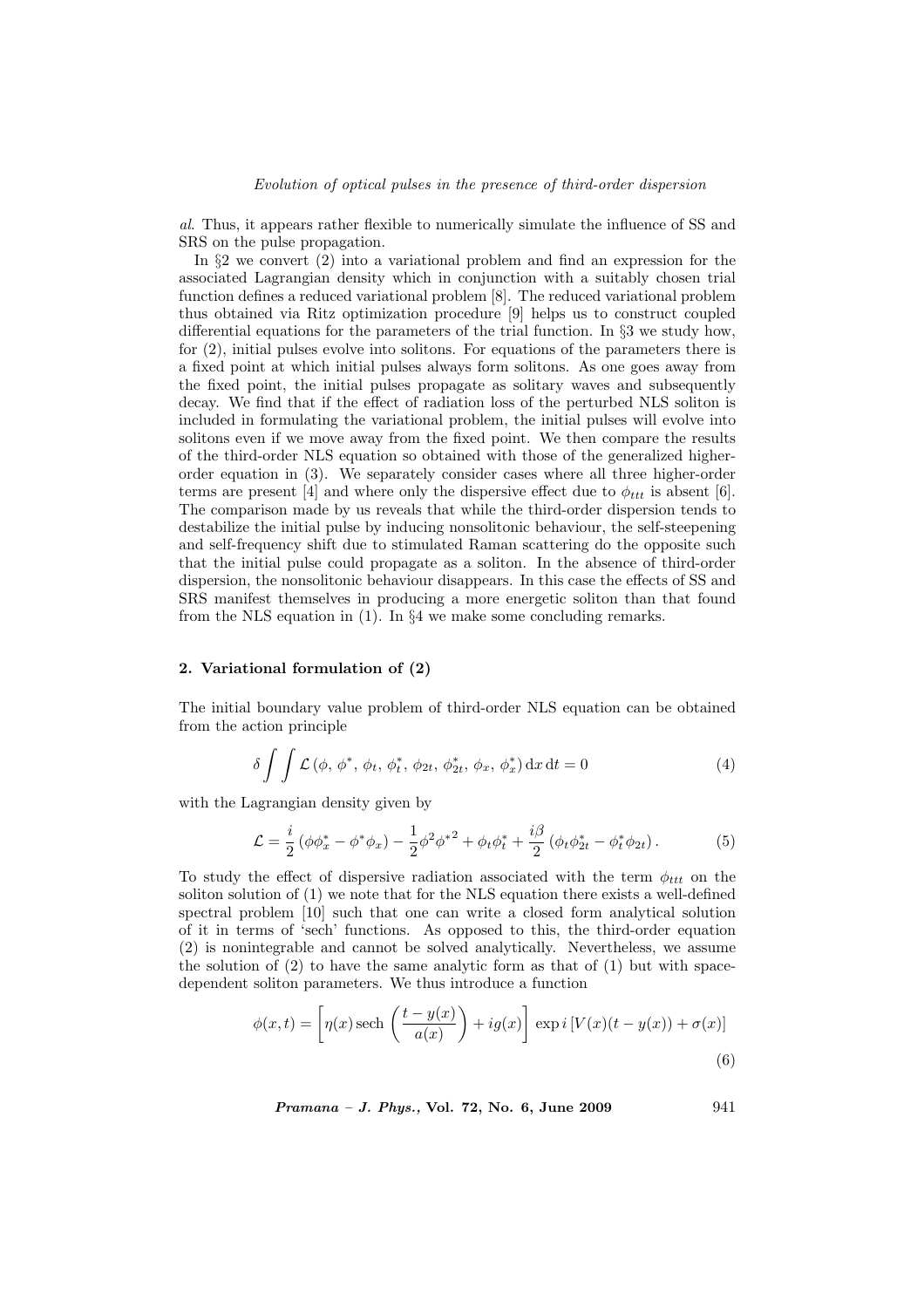for a trial solution of the third-order NLS equation. Here the parameters  $\eta$ ,  $\eta$  and a are related to the three lowest-order moments of the  $\phi$  envelope and represent its amplitude, central position and width respectively. The other parameters  $\sigma$ and V stand for the phase and velocity (centre of the soliton) respectively. The parameter  $g$  is a representative for the low-frequency radiation emitted by NLS soliton due to the effect of perturbation. This radiation does not propagate away but forms a flat shelf under the decaying NLS soliton [11]. We shall investigate how the interaction between the shelf and decaying wave ultimately produces a stable soliton. Inserting the trial function (6) into the variational principle in (4) we obtain the reduced variational problem

$$
\delta \int \langle \mathcal{L} \rangle \, \mathrm{d}x = 0 \tag{7}
$$

with

$$
\langle \mathcal{L} \rangle = \int_{\infty}^{\infty} \mathcal{L}_s \, \mathrm{d}t. \tag{8}
$$

Here  $\mathcal{L}_s$  denotes the result of inserting 'sech' ansatz into the Lagrangian density  $\mathcal{L}$ . By performing the integration in (8) we obtain

$$
\langle \mathcal{L} \rangle = -2a\eta^2 V \frac{dy}{dx} + 2a\eta^2 \frac{d\sigma}{dx} + \pi a\eta \frac{dg}{dx} - \pi \eta g \frac{da}{dx} - \pi g a \frac{d\eta}{dx} - g^2 y l \frac{dV}{dx}
$$

$$
-g^2 l V \frac{dy}{dx} + g^2 l \frac{d\sigma}{dx} - \frac{2}{3} a\eta^4 - 2a\eta^2 g^2 + \frac{2\eta^2}{3a} + g^2 V^2 l + 2a\eta^2 V^2
$$

$$
+ 2\frac{\beta V \eta^2}{a} + g^2 \beta V^3 l + 2a\beta \eta^2 V^3. \tag{9}
$$

The occurrence of the unknown factor  $l$  in (9) needs some clarification. Physically, the first term inside the square bracket of (6) represents a varying soliton-like pulse and allows the initial data to evolve smoothly into a soliton solution. It includes the variational parameters  $\eta$  and  $\alpha$  arising due to in-phase interaction of the unperturbed soliton with the shelf. In contrast, the second term  $q$  represents the out-of-phase interaction between the soliton and shelf. This term can be assumed to be independent of t in the vicinity of the soliton such that q contributes to the Lagrangian only in a region of length l centred about the pulse position [11]. In fact the grangian only in a region of length *l* centred about the pulse position [11]. In fact the length *l* entered into (9) from the replacement of integrals like  $\int_{-\infty}^{\infty} g^2 V(\mathrm{d}y/\mathrm{d}x) \mathrm{d}t$  by  $\frac{c}{c^{l/2}}$  $\frac{d^{2}}{2}g^{2}V(\mathrm{d}y/\mathrm{d}x)\mathrm{d}t$ . Understandably, the terms proportional to l give the amount of mass for the radiation in the vicinity of the pulse. We shall see that the length parameter l can be expressed in terms of  $\eta(0)$ ,  $\alpha(0)$ , V and  $\beta$  from some physical requirements about the linearized solution of (2). Meanwhile, let us proceed to study the variational equations for the parameters in the trial function on the basis of (7). From the vanishing conditions [9] of variationals like  $\delta\langle\mathcal{L}\rangle/\delta\sigma$ ,  $\delta\langle\mathcal{L}\rangle/\delta a$ ,  $\delta\langle\mathcal{L}\rangle/\delta y$ ,  $\delta\langle\mathcal{L}\rangle/\delta\eta$ ,  $\delta\langle\mathcal{L}\rangle/\delta V$  and  $\delta\langle\mathcal{L}\rangle/\delta g$  we obtain the following equations:

$$
\frac{\mathrm{d}}{\mathrm{d}x} \left( 2a\eta^2 + l g^2 \right) = 0,\tag{10}
$$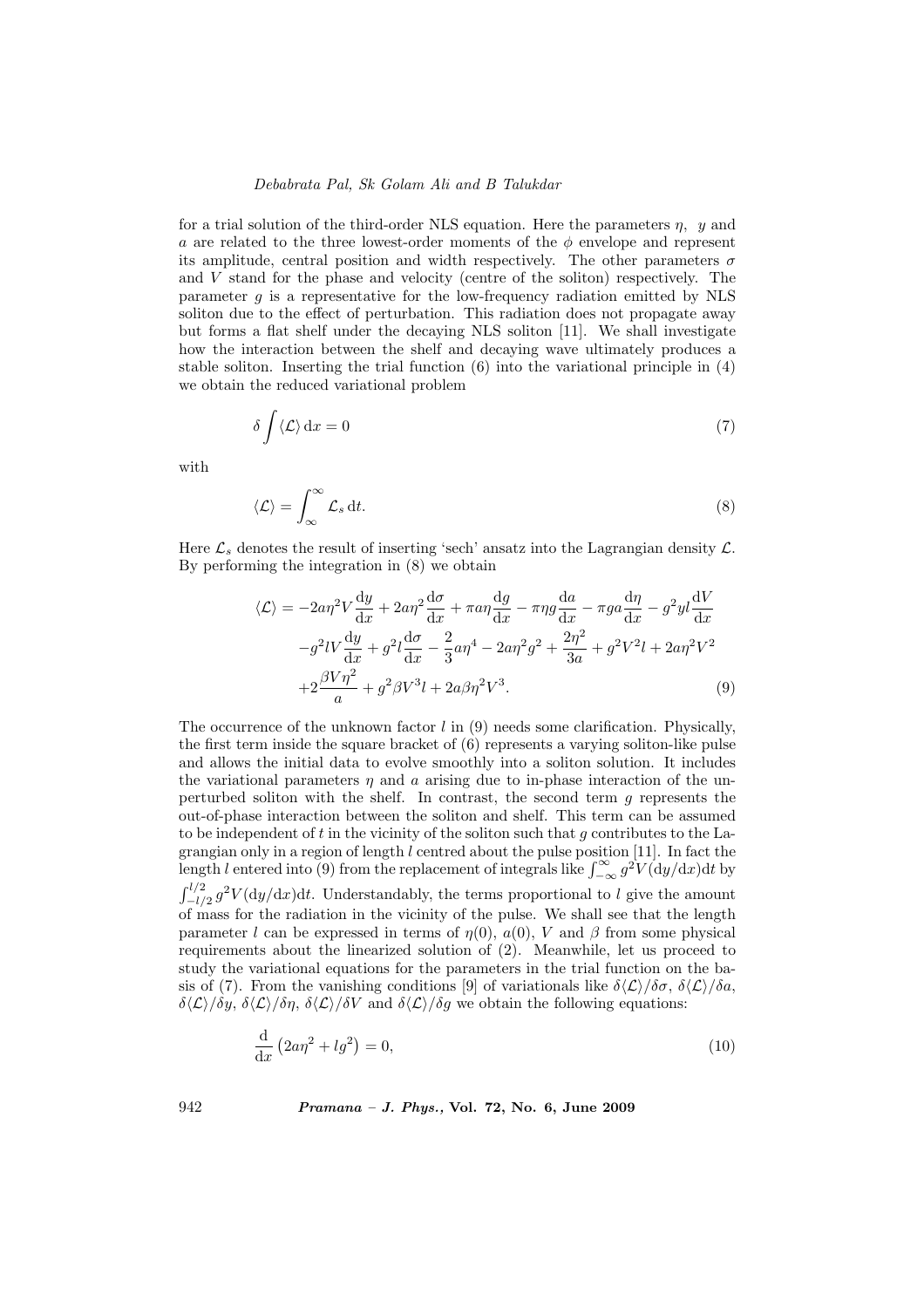Evolution of optical pulses in the presence of third-order dispersion

$$
\pi \frac{d}{dx}(g\eta) = 2\eta^2 V \frac{dy}{dx} - 2\eta^2 \frac{d\sigma}{dx} - \pi \eta \frac{dg}{dx} + \pi g \frac{d\eta}{dx} + \frac{2}{3} \eta^4 + \frac{2}{3} \frac{\eta^2}{a^2} -2\eta^2 V^2 + \frac{2\beta V \eta^2}{a^2} - 2\beta \eta^2 V^3,
$$
\n(11)

$$
\frac{\mathrm{d}}{\mathrm{d}x} \left( 2a\eta^2 V + g^2 lV \right) = g^2 l \frac{\mathrm{d}V}{\mathrm{d}x},\tag{12}
$$

$$
\pi \frac{d}{dx}(ag) = 4a\eta V \frac{dy}{dx} - 4a\eta \frac{d\sigma}{dx} - \pi a \frac{dg}{dx} + \pi g \frac{da}{dx} + \frac{8}{3}a\eta^3 - \frac{4\eta}{3a}
$$

$$
-4a\eta V^2 - \frac{4\beta V\eta}{a} - 4a\beta\eta V^3,
$$
(13)

$$
2a\eta^2 \frac{dy}{dx} + g^2 l \frac{dy}{dx} - 2g^2 lV - 4a\eta^2 V - \frac{2\beta\eta^2}{a} - 3g^2 \beta V^2 l - 6a\beta \eta^2 V^2 = 0,
$$
\n(14)

and

$$
\pi \frac{d}{dx}(a\eta) = -\pi a \frac{d\eta}{dx} - \pi \eta \frac{da}{dx} - 2gVl \frac{dV}{dx} - 2glV \frac{dy}{dx} + 2gl \frac{d\sigma}{dx} + 2gV^2l.
$$
\n(15)

In writing (10)–(15) we assumed  $g^2 l \gg g^2$ . Also we neglected all terms involving  $g^n$  when  $n \geq 3$ . We can combine (10) and (12) to get

$$
V = \text{constant.} \tag{16}
$$

At the same time eqs  $(11)$ ,  $(13)$ – $(16)$  lead to the evolution equations

$$
\frac{\mathrm{d}a}{\mathrm{d}x} = \frac{lg}{3\pi\eta} \left( 4\eta^2 - \frac{2(1+3\beta V)}{a^2} \right),\tag{17}
$$

$$
\frac{\mathrm{d}\eta}{\mathrm{d}x} = -\frac{lg}{\pi a} \left( \frac{\eta^2}{3} + \frac{(1+3\beta V)}{3a^2} \right),\tag{18}
$$

$$
\frac{dy}{dx} = 2V + 3\beta V^2 + \frac{\beta}{a^2} + \frac{g^2 lV}{a\eta^2} + \frac{3}{2} \frac{g^2 \beta V^2 l}{a\eta^2} + \frac{2gyl}{\pi a\eta} \left( -\frac{\eta^2}{3} + \frac{2}{3a^2} + \frac{2\beta V}{a^2} \right)
$$
\n(19)

and

$$
\frac{\mathrm{d}g}{\mathrm{d}x} = -\frac{2}{3\pi} \left( \eta^3 - \frac{2(1+3\beta V)\eta}{a^2} \right) \tag{20}
$$

Pramana – J. Phys., Vol. 72, No. 6, June 2009 943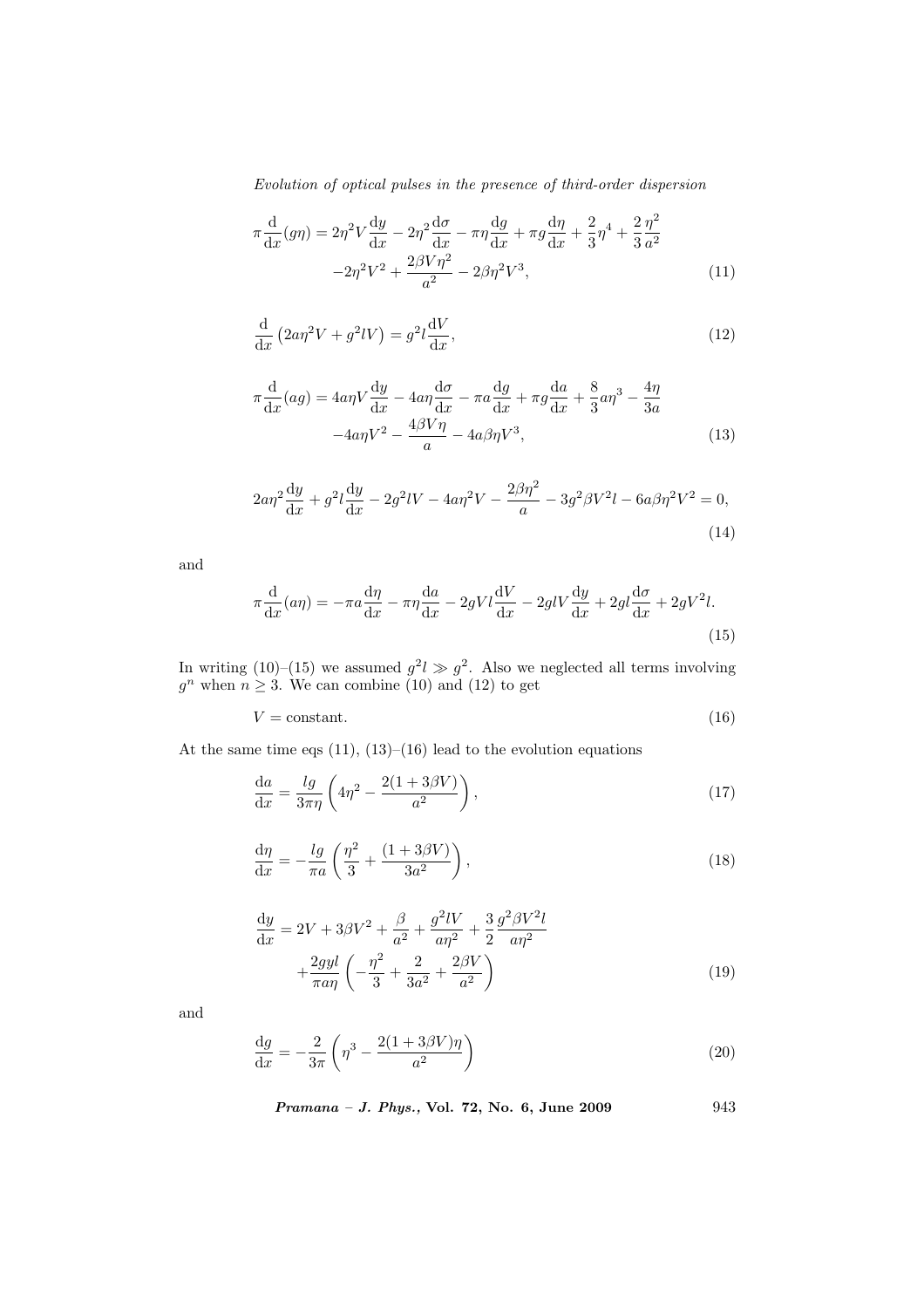

Figure 1.  $\eta(x)$  as a function of x for three different values of  $\eta(0)$ .

for  $a(x)$ ,  $\eta(x)$ ,  $y(x)$  and  $g(x)$ . From (20) it is evident that the system of coupled equations from (17) to (20) have a fixed point at

$$
\eta = \frac{\sqrt{2(1+3\beta V)}}{a} \tag{21}
$$

giving the condition for the existence of a soliton solution for the third-order NLS equation. The length  $l$  is determined by the requirement that the frequency of oscillations of the linearized solution of (2) about this critical point is equal to the soliton oscillation frequency. This gives [11,12]

$$
l = \frac{3\pi^2}{8k} \tag{22}
$$

with

$$
k^3 = a\eta^4 - \frac{\eta^2(1+3\beta V)}{a},
$$
\n(23)

the soliton energy.

# 3. Results for evolution of initial pulses

To study the evolution of the initial pulse in the presence of third-order dispersion we solved the set of coupled equations from  $(17)-(20)$  with initial conditions  $a(0)$  = 1,  $y(0) = 0$  and  $g(0) = 0$ . The solutions were obtained for three different values of  $\eta(0)$ . First we took  $\eta(0) = \eta_f(0) = 2$ . This value corresponds to an initial condition for  $\eta(x)$  determined from the fixed point (21) of these equations for  $\beta V =$ 1/3. For the other two initial values we decided to work with  $\eta(0) = \eta_f(0) \pm 0.1$ .

In figure 1 we plot  $\eta(x)$  as a function of x. The curve for the initial condition  $\eta_f(0) = 2$  is a straight line (solid curve) parallel to the x-axis. This implies that at the fixed point of  $(17)–(20)$ , the amplitude of the soliton as a function of x remains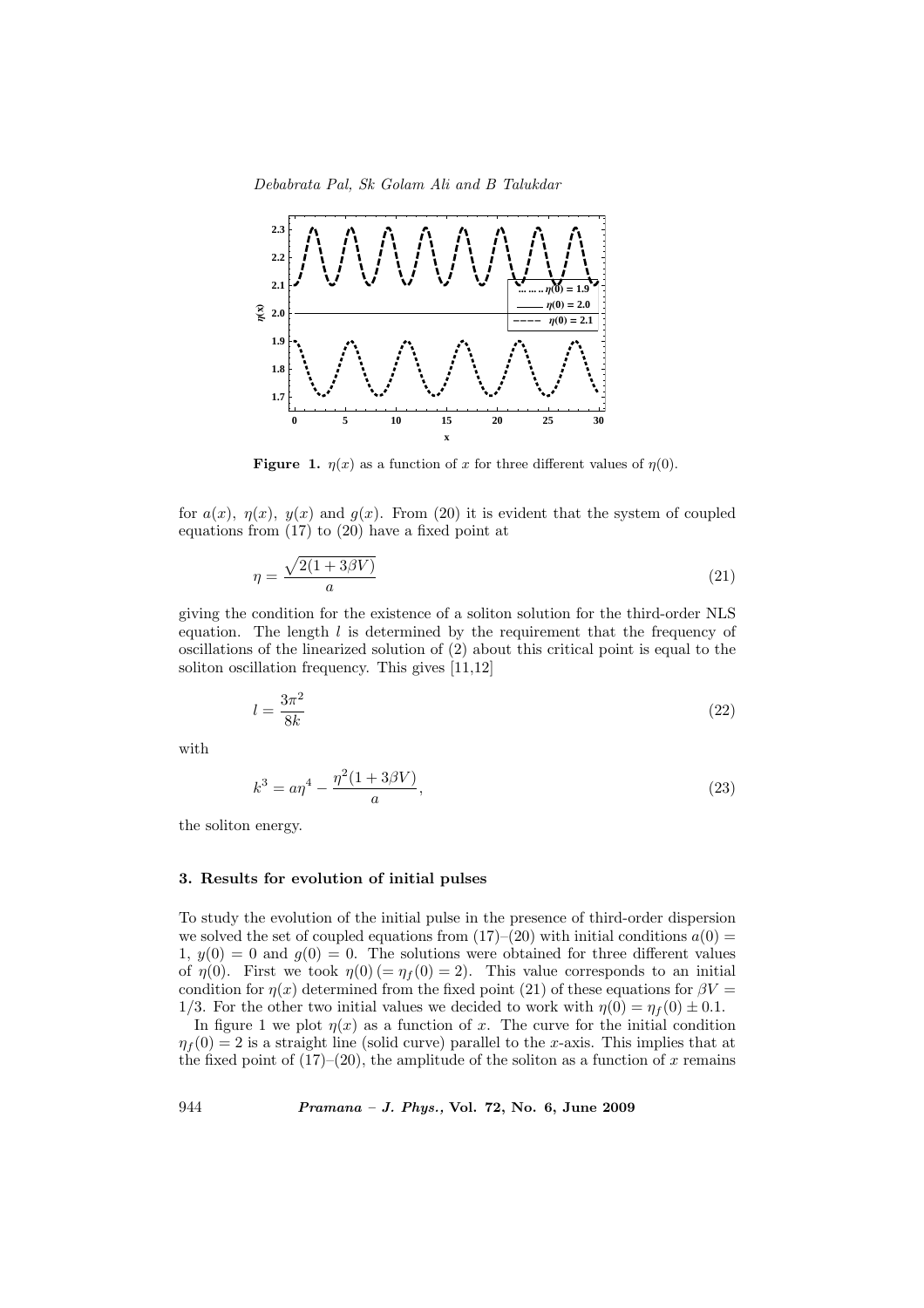Evolution of optical pulses in the presence of third-order dispersion



**Figure 2.** The absolute value of the optical pulse  $|\phi(x, 0)|$  as a function of x for the same values of  $\eta(0)$  as in figure 1.

constant. The other two curves for  $n(0) = 2.1$  (dashed curve) and  $n(0) = 1.9$  (dotted curve) exhibit oscillatory behaviour. In figure 2 we plot  $|\phi(x,0)|$  as a function of x for the same set of values of  $\eta(0)$  as used in the plot of  $\eta(x)$ . Looking closely into this figure we see that the curves of  $|\phi(x, 0)|$  for  $\eta(0) = 1.9$  (dotted curve) and  $\eta(0) = 2.1$  (dashed curve) have oscillatory tails. On the other hand, no such oscillations on the tail appear in the curve of  $|\phi(x, 0)|$  for  $\eta_f(0) = 2$  (solid curve). Thus, only for  $\eta(0)$  determined from the fixed point of  $(17)-(20)$  the initial pulse propagates as a soliton. But as we go away from  $\eta_f(0) = 2$  to choose the value of  $\eta(0)$  we get nonsolitonic solutions of (2) characterized by the presence of oscillatory tails. This happens because we did not include contribution from the radiation propagating away from the vicinity of the pulse. In the following we show that by taking appropriate care of this radiation loss we can construct soliton solutions even for  $\eta(0) \neq \eta_f(0)$ . Understandably, such solitons will represent embedded solitons.

The detailed radiation analysis carried out in ref. [11] showed that when radiation loss is added the equation of  $g$  is modified as

$$
\frac{\mathrm{d}g}{\mathrm{d}x} = -\frac{2}{3\pi} \left( \eta^3 - \frac{2(1+3\beta V)}{a^2} \right) - 2\alpha g,\tag{24}
$$

where the loss coefficient

$$
\alpha = \frac{3k}{8} \frac{r(x)}{r(0)\sqrt{\pi x}}\tag{25}
$$

with  $r(0)$  given by

$$
r^{2}(x) = \frac{3k}{8}(2a\eta^{2} - 2k + lg^{2}).
$$
\n(26)

The variable  $r$  measures the difference between the mass of the pulse plus its associated shelf and the steady state mass of the pulse [12]. The modification sought for the g equation causes appropriate changes in other modulation equations for the soliton parameters such that (17), (18) and (19) now read

Pramana – J. Phys., Vol. 72, No. 6, June 2009 945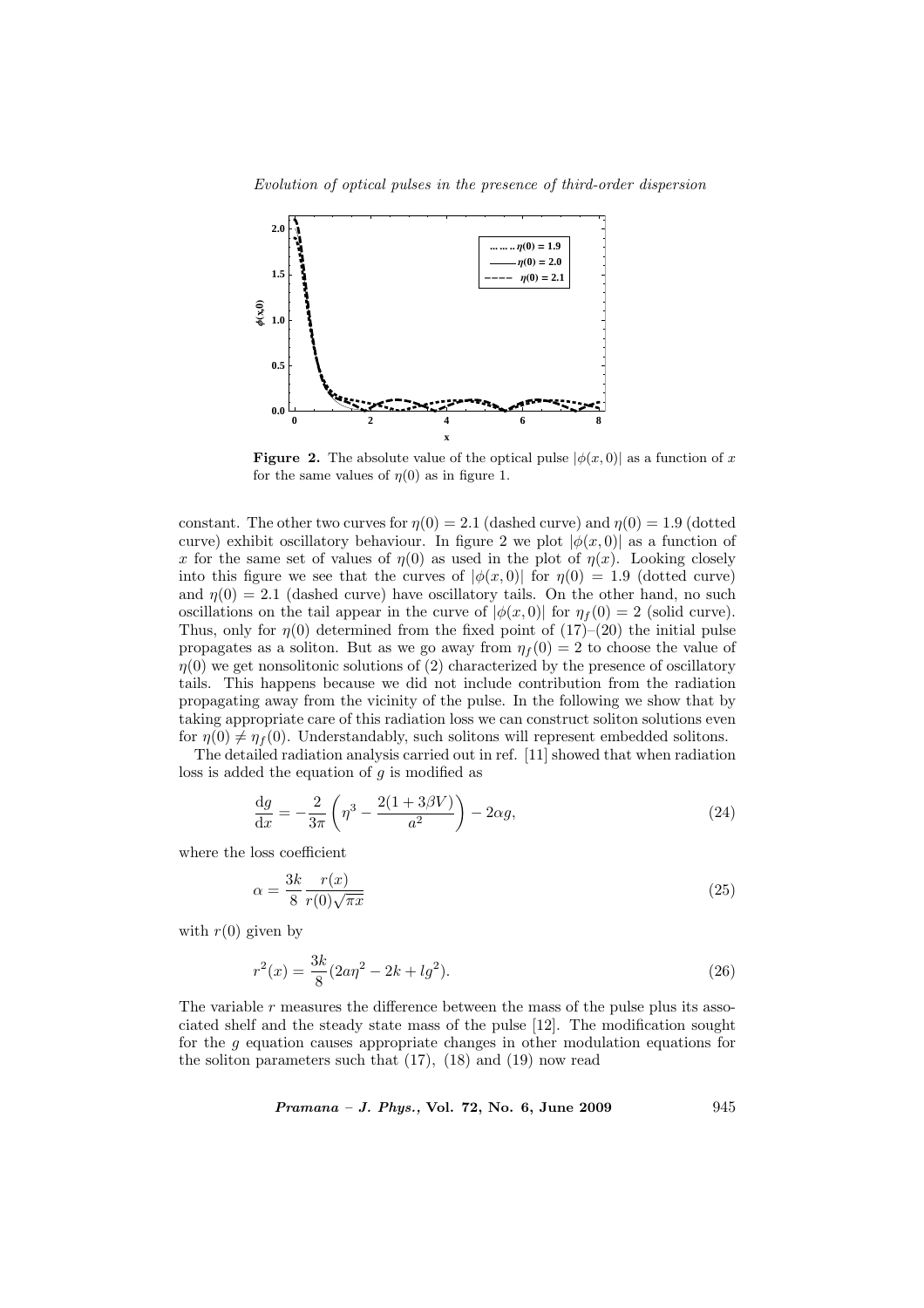Debabrata Pal, Sk Golam Ali and B Talukdar



Figure 3. Same as figure 1 but with radiation loss included.

$$
\frac{da}{dx} = \frac{lg}{3\pi\eta} \left( 4\eta^2 - \frac{2(1+3\beta V)}{a^2} \right) - \frac{2\alpha l g^2}{\eta^2},\tag{27}
$$

$$
\frac{\mathrm{d}\eta}{\mathrm{d}x} = -\frac{lg}{\pi a} \left( \frac{\eta^2}{3} + \frac{1 + 3\beta V}{3a^2} \right) + \frac{2\alpha lg^2}{a\eta} \tag{28}
$$

and

$$
\frac{dy}{dx} = 2V + 3\beta V^2 + \frac{\beta}{a^2} + \frac{g^2 lV}{a\eta^2} + \frac{3g^2 \beta V^2 l}{2a\eta^2} + \frac{2gyl}{\pi a\eta} \left( -\frac{\eta^2}{3} + \frac{2}{3a^2} + \frac{2\beta V}{a^2} - \frac{\pi \alpha g}{\eta} \right).
$$
\n(29)

To examine how the proper inclusion of the radiation loss affects the evolution of the initial pulse we solved the coupled equations given by  $(24)$ ,  $(27)-(29)$  with the same initial conditions as used for eqs  $(17)-(20)$ . Figure 3 gives the plot of  $\eta(x)$  as a function of x. As before, the solid curve for  $\eta_f(0) = 2$  is a straight line. The other two curves, however, exhibit entirely different behaviour when compared to that of the corresponding curves in figure 1. For example, rather than showing oscillatory behaviour with constant amplitude, the initial oscillations in both curves for  $\eta(0) = 2.1$  (dashed curves) and  $\eta(0) = 1.9$  (dotted curve) damp out leading to constant amplitudes. This implies that we have soliton solutions even if we are away from the fixed point and this has been possible by taking appropriate care of the radiation loss. In figure 4 we plot  $|\phi(x, 0)|$  as a function of x for  $\eta_f(0) = 2$ (solid curve),  $\eta(0) = 2.1$  (dashed curve) and  $\eta(0) = 1.9$  (dotted curve). As with the curve for  $\eta_f(0) = 2$ , the other two curves for  $\eta(0) = 2.1$  and  $\eta(0) = 1.9$  are free from oscillatory tails showing explicitly that we can now have soliton solutions of (2) even for  $\eta(0) \neq \eta_f(0)$ .

We noted that compared to (2), eq. (3) models the propagation of femtosecond pulses through optical fibres more realistically. Equation (3) has been solved analytically such that (11) in ref. [4] can be integrated under appropriate conditions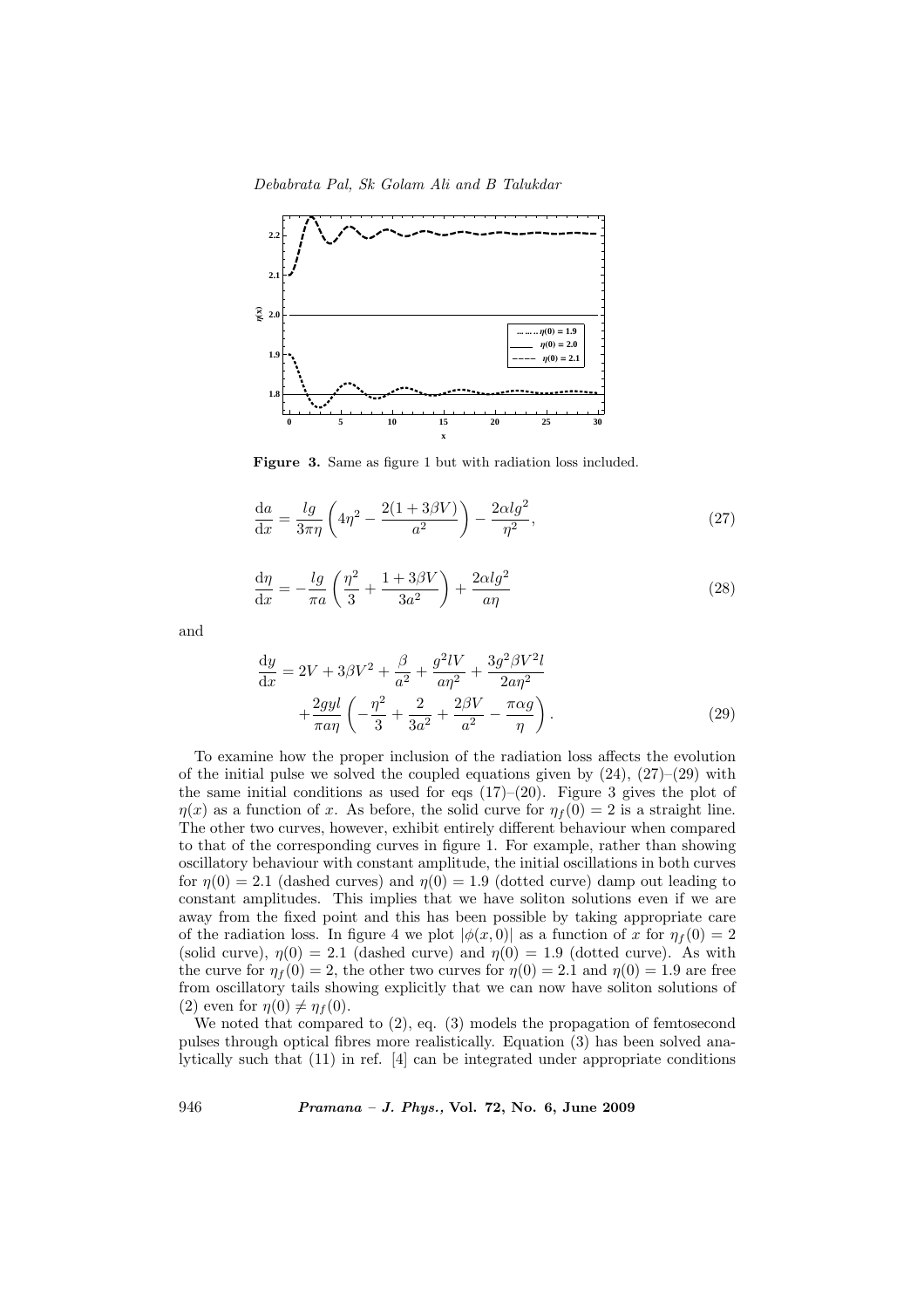Evolution of optical pulses in the presence of third-order dispersion



Figure 4. Same as figure 2 but with radiation loss included.

to obtain bright optical solitary wave solutions. Similar analytical solution of (3) in the absence of the  $\phi_{ttt}$  term have been given by Vyas *et al* [6] taking recourse to the use of a conformal Möbius transformation. We shall now exploit the findings of these works to examine the results presented in figures 2 and 4. We are particularly interested to see how the nonsolitonic behaviour for the solution of (2) is remedied by the SS and SRS terms in (3). For that we first numerically simulated the results of profile values as given by the expressions of Palacios *et al* [4] and Vyas *et al* [6] by using Crank–Nicholson method [7].

To solve partial differential equations numerically one first replaces the partial derivatives involved by the corresponding difference quotients and subsequently solves the set of simultaneous equations associated with appropriate initial and boundary conditions. For a typical evolution equation written in the usual notation, the time derivative is represented as a forward difference since we do not have any information for negative time at the start [13]. The space derivatives are, however, written using central differences. The difference equation thus obtained is often called the 'explicit form' of discrete representation of the given equation. It is numerically unstable if the time step of discretization is not extremely small. This puts severe restrictions on the usefulness of the 'explicit form' for integrating partial differential equations. The 'implicit form' of discretization provided by the Crank–Nicholson method imposes no restriction on time and space step sizes. This motivated us to work with the method of Crank and Nicholson. To preserve normalization of the solutions, the implicit method needs to be supplemented by the Cayley form of the unitary operator [14] that enters into the formulation. We modified the original Crank–Nicholson algorithms by interchanging  $x$  and  $t$  for application to equations written in the optical notation and then solved (2) and (3) with initial and boundary conditions  $\phi(t,0) = \operatorname{sech}(t)e^{i\pi t}, \phi(-25,x) = \phi(25,x)$  and  $\phi_x(-25, x) = \phi_x(25, x)$ . Note that the second boundary condition is not necessary to solve NLS equation (1).

We present in figure 5 curves for  $|\phi_3(x, 0)|$  and  $|\phi_f(x, 0)|$  as a function of x. The subscripts 3 and f of  $\phi$  refer to solutions of the third-order equation (2) and full equation in (3). As expected, the curve (dotted) for  $|\phi_3(x, 0)|$  has an oscillatory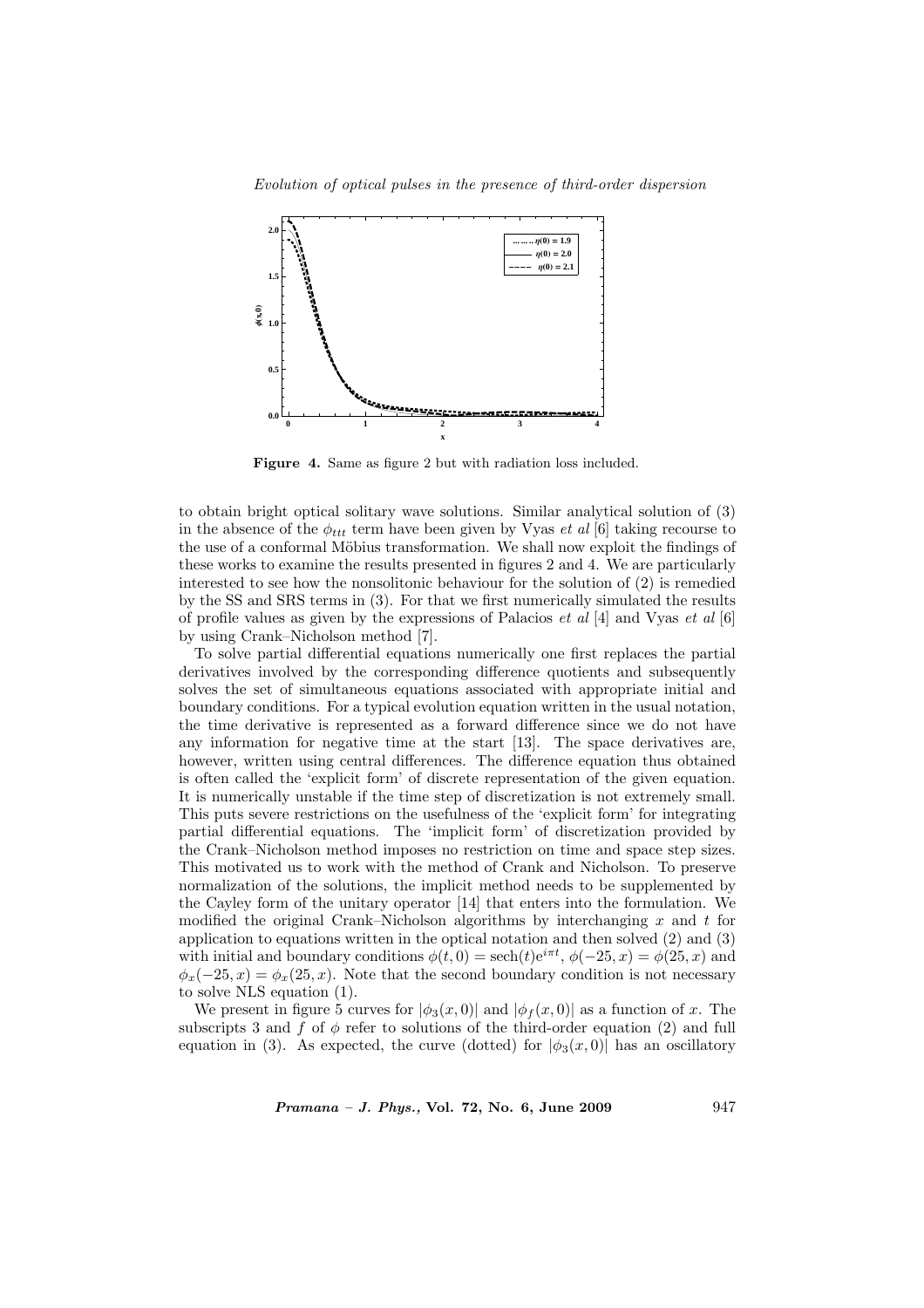Debabrata Pal, Sk Golam Ali and B Talukdar



**Figure 5.** Absolute values of optical pulses  $(|\phi(x, 0)|)$  vs. x as computed from  $(2)$  and  $(3)$ .



**Figure 6.** Same as figure 5 but with pulse values calculated for  $t = 1$ .

tail associated with the nonsolitonic behaviour of the solitary wave solution of (2). The curve (solid) for  $|\phi_f(x,0)|$  clearly shows that oscillations on the tail have disappeared due to inclusion of the effects arising from SS and SRS terms with  $c_1 = -2.5, c_2 = 2.5$  and  $\beta = 0.5$ . But in figure 4 we found that the oscillatory tail vanishes due to interaction of the NLS soliton with the emitted radiation field. Thus the postulated soliton-radiation-field interaction as used by us to stabilize the solitary wave solution of the third-order NLS equation appears to have its physical origin in the self-steepening and self-frequency shift arising from SRS. We portray in figure 6 curves similar to those in figure 5 but with  $t = 1$ . Clearly, the spatial behaviour of  $|\phi_3(x, 1)|$  and  $|\phi_f(x, 1)|$  is identical to that found for  $|\phi_3(x, 0)|$  and  $|\phi_f(x,0)|$  except that the peak value of  $|\phi_f(x,1)|$  is slightly augmented and shifts slightly to the right when compared with the peak value of  $|\phi_f(x, 0)|$ . In figure 7 we plot  $|\phi_2(x,0)|$  (dotted curve) and  $|\phi_{f'}(x,0)|$  (solid curve) against x. Here  $\phi_2(x,0)$ represents the soliton solution of the NLS equation while  $\phi_{f'}(x,0)$  is the solution of (3) in the absence of the term  $\phi_{ttt}$ . The two curves are almost overlapping indicating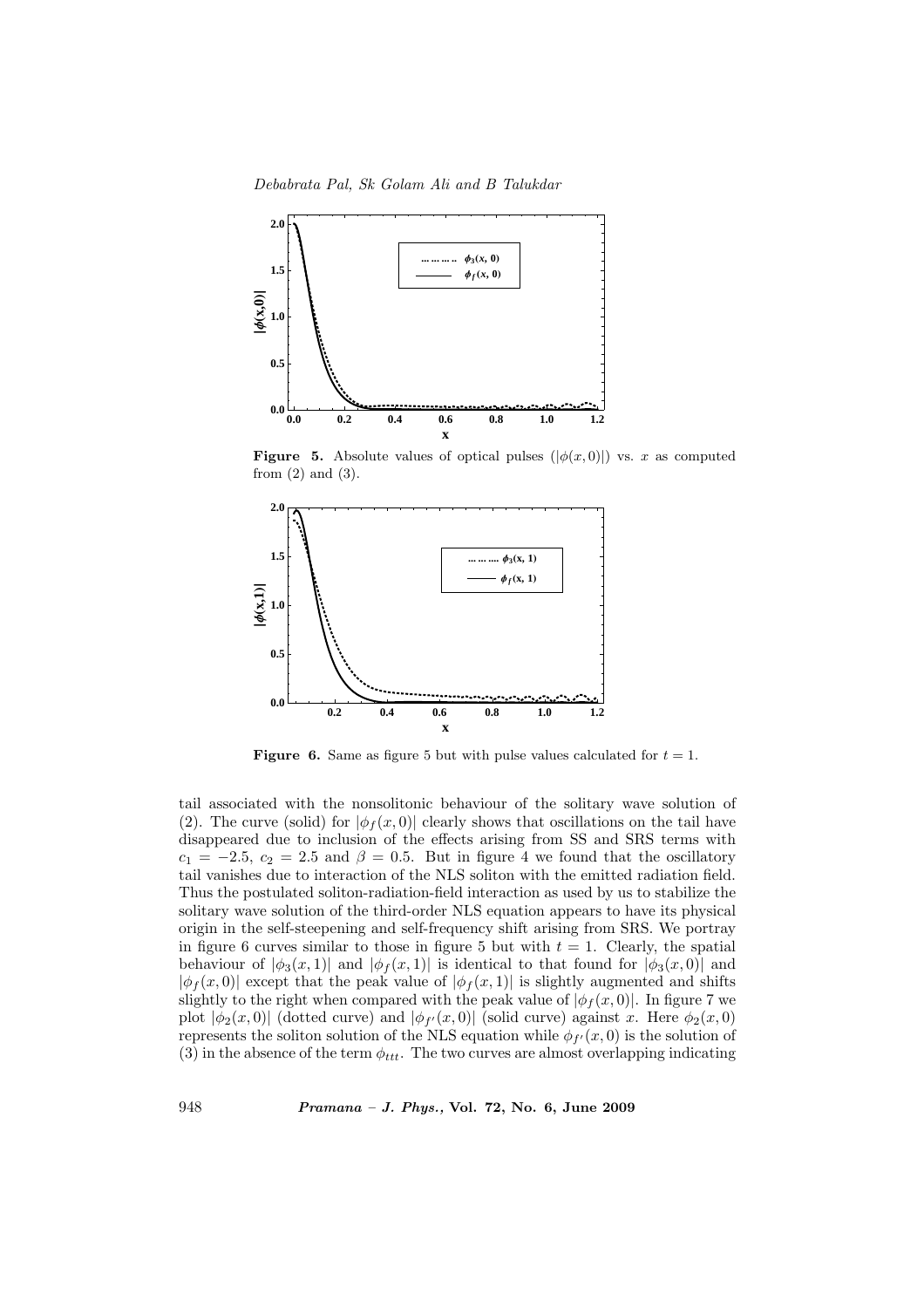Evolution of optical pulses in the presence of third-order dispersion



**Figure 7.** Modulus of profile values  $(|\phi(x, 0)|)$  as a function of x for the NLS equation and for (3) in the absence of third-order dispersion term.



**Figure 8.** Same as figure 6 but with pulse values calculated for  $t = 1$ .

that the effects of self-steepening and Raman scattering are not very prominent for  $t = 0$ . Figure 8 gives similar curves for  $t = 1$ . Looking into this figure we see that for  $x < 2$  the values of  $|\phi_{f'}(x,1)|$  deviate considerably from the profile values of the NLS soliton. In particular, we find that  $|\phi_{f'}(x,1)|_{x=0} > |\phi_2(x,1)|_{x=0}$ . Thus, in the present case the effects of SS and SRS tend to produce more energetic soliton.

## 4. Conclusions

The femtosecond pulses while propagating through an optical fibre tends to lose energy due to perturbation caused by third-order dispersive effects in the medium. A widely used theoretical framework for studying the perturbed soliton dynamics is provided by the 'associated' field formalism derived from some well-known results of the inverse scattering theory [2]. In this work we deal with a variational formulation of the third-order nonlinear Schrödinger equation and make use of a